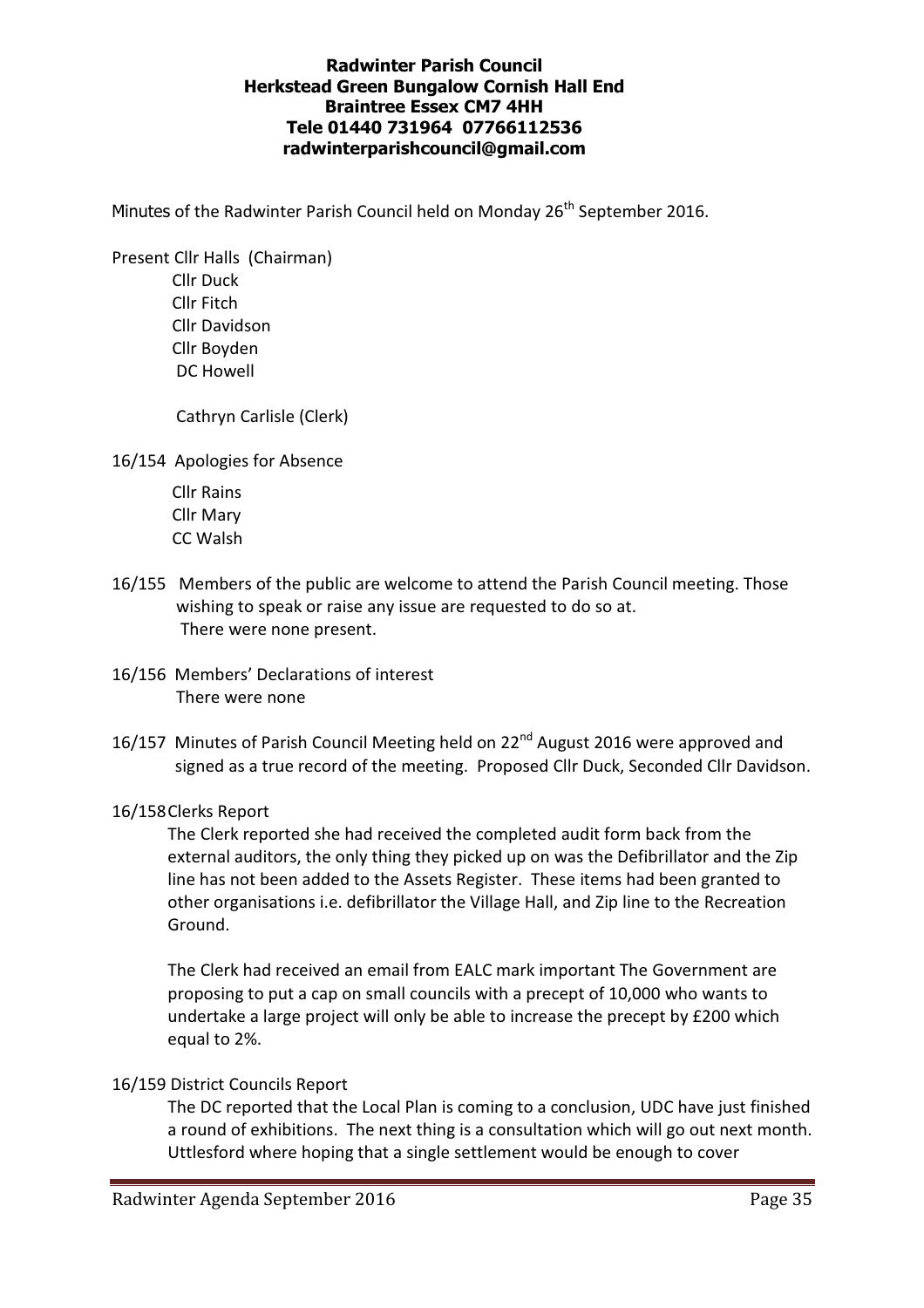Uttlesford planning needs, but this is not the case. What is needed is a 5-year land supply and that doesn't happen with new developments what Uttlesford are looking to do is to put more housing in the major settlements i.e. Saffron Walden, Great Dunmow and Thaxted then cascading down. There are 4 possible sites for new settlements A120-M11, Great Chesterford, East-West A120 and West of Braintree. Braintree has already put some houses in the Uttlesford District as a cross boarder development.

Our biggest employer in the area is Stansted Airport. Developers pay for the in fracture in the area i.e. schools, road, doctors, etc.

The Budget 2017/18 DC announce that he will be cutting the Local Council Tax Support this year which will have an impact on out precept of £450.00 over the next two years.

### 16/160 County Councillors

#### Bus route consultation

A public consultation on a number of routes Essex County Council (ECC) funds is due to close on Wednesday, 28 September.

Many of the services currently cost taxpayers more than £5 for every passenger carried, which is the maximum level of support ECC will normally give.

The proposed changes aim to support the future running of essential travel routes while offering the best value for money for the taxpayer.

The Council is keen to get bus users to give up just a couple of minutes of their day to feedback on a number of bus services in their area.

The consultation lists each service (by district) and says what the proposed change is (if any) plus the reasons why. Tendring district is not included in this consultation. Residents can submit their feedback online, in libraries or over the phone up to Wednesday, 28 September.

Questionnaires are available:

- online https://surveys.essexinsight.org.uk/BusConsultation
- from Essex County Council Libraries
- by phoning: 03457 430 430

#### Secondary School Places

Parents can now apply for their children's secondary school places for 2017.

Parents and carers of children due to start at secondary school (Year 7) in September next year can apply between 5 September 2016 and 31October 2016. It is crucial an application is received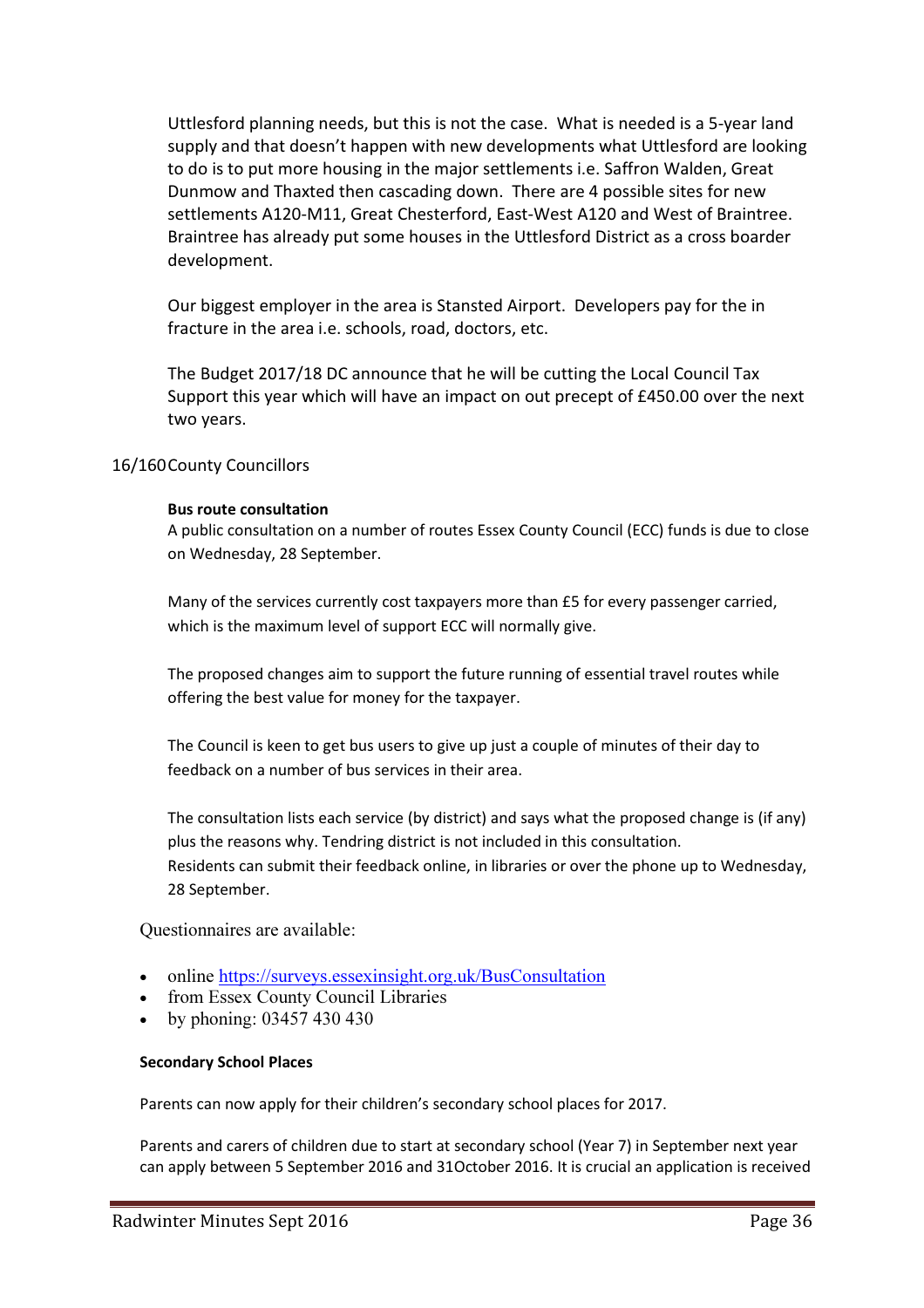by the closing date.

Applications can be made at www.essex.gov.uk/admissions. The website also enables parents to search for school information, and check admissions criteria.

#### Exam results

A-levels: More than 4,000 students took exams at Essex schools this year and initial data shows 76% per cent of the grades awarded were A\*-C.

Essex pupils again exceeded the national average pass rate, with 98.3% per cent of all grades awarded A\*- E, while over 23% per cent of students gained A\*-A grades.

There was also similarly high success in vocational level 3 subjects, with 75% per cent of passes distinctions or better.

GCSE results: Provisional figures received from schools today show 65 per cent of pupils in Essex have achieved A\* to C grades in both English and maths, compared with 61 per cent last year.

In addition, 24.6 per cent have achieved the English Baccalaureate, up from 22.4 per cent in 2015.

About 15,000 young people were entered into GCSEs at schools in Essex this year, which is the first since changes to the way school performance is measured at Key Stage 4.

The trends remain good, with Uttlesford schools performing very well.

#### Highways

Energy-saving LED lamps are set to be installed on all-night street lights across the county to save taxpayers thousands on electricity costs.

The new longer-lasting lamps require less maintenance and use less electricity.

Essex County Council is starting a programme to replace 9,000 existing lamps later this month (August). The work is part of a two-year project to replace 19,000 street lights with LED units.

Taxpayers can enjoy predicted savings of £600,000-a-year on energy and maintenance costs, as well as carbon taxes, once the programme is completed.

#### Waste

Waste from Essex businesses, which has been illegally left at recycling centres, has left taxpayers with a disposal bill running to hundreds of thousands of pounds.

'Man with a van' operators offering cheap rubbish clearance, property developers and independent building and home improvement trades have swamped many sites.

Local facilities have seen the amount of DIY and construction waste alone leap by over 50% in the last two years.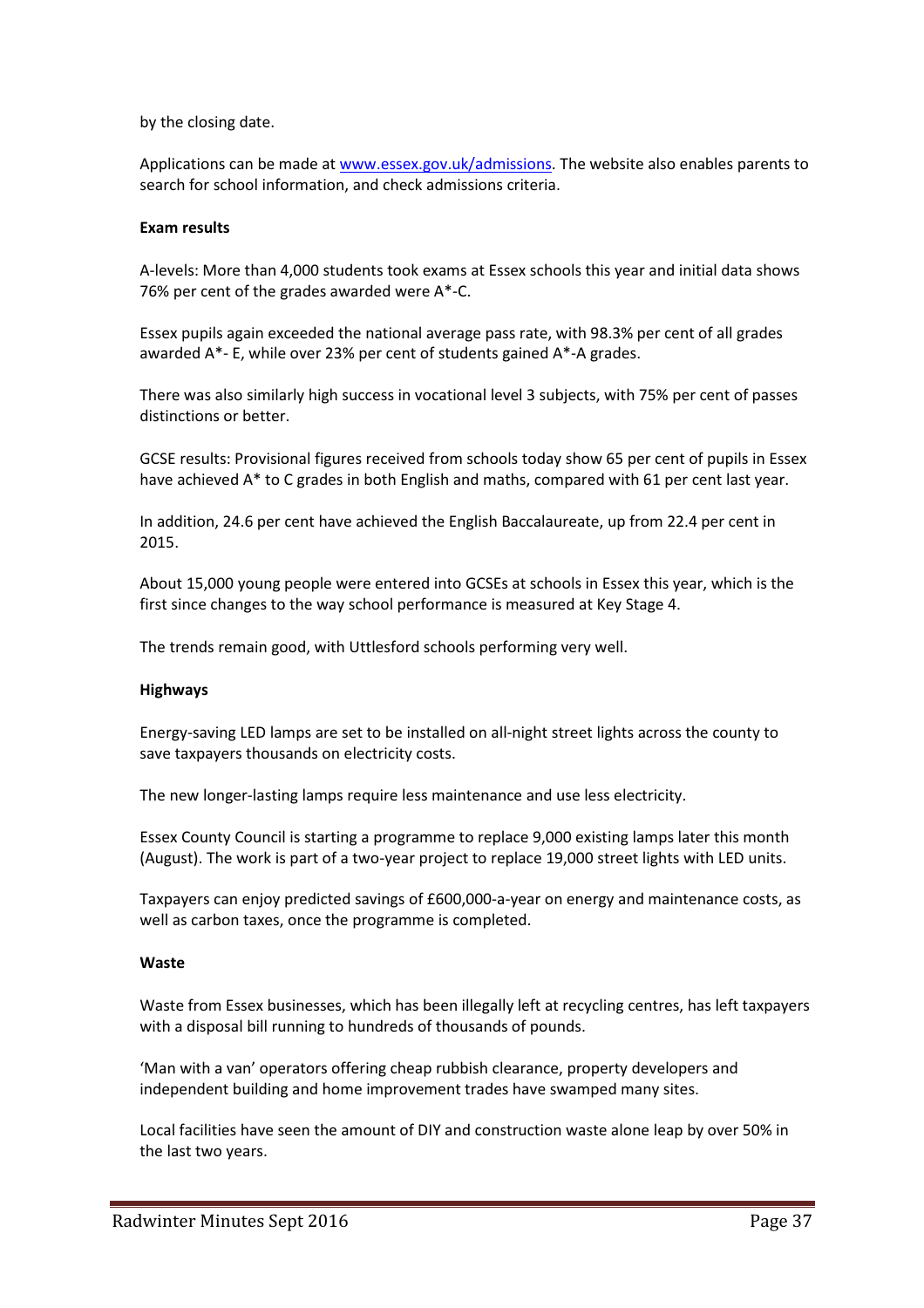To tackle the problem, Essex County Council is set to announce changes to the way sites will operate in the future, to prevent taxpayers footing the bill for business waste, reduce queues for genuine customers and reduce daytime closures.

By law, Council run recycling centres are only for use by residents bringing in household waste from their own property. Businesses exploiting these public facilities to avoid paying waste disposal costs have pushed Essex County Council to introduce new rules to ensure that queues, congestion and site safety are improved for residents. Business waste of any kind is strictly prohibited from all Essex recycling centres.

Legislation does not count DIY and construction waste as household waste. The legal rule of thumb is that household waste covers things which a householder would normally take with them when they move house. If the waste is something you would leave behind, like doors, a fitted kitchen or bathroom, or soil and hard-core, it is construction waste.

The current plan to improve the operation of recycling centres means that from the 31st October, about half of the county's sites will also no longer allow vans or multi-axle trailers in and will no longer offer any disposal facilities for DIY and construction waste.

The remaining sites such as Saffron Walden and Braintree, will still offer access to residents disposing of their waste who only have access to a commercial type vehicle, but will place strict limits on how much DIY waste can be disposed of. Vans and pick-ups will be under greater scrutiny though, and those identified as bringing in waste from any kind of business activity will be refused entry and owners may be liable to prosecution.

### 16/161 Recreation Ground:

### 16/161.1 Recreation Ground update

Jeremy Denn has sent a quotation for doing the drawing and submitting planning application for the new entrance to the recreation ground the Price is £500 for drawings and £195 for the planning application. It was agreed that the Clerk writes cheques for this.

The Transfer is still in the process of Solicitors, Bidwell's are making arrangements for the site to formally demarcated on the ground and ensure that the land is not put into crop for the 2017 harvest.

Mark Halls will start work on the new Pavilion on the 3<sup>rd</sup> October 2016.

### 16/162 Finance:

To agree the following payments:

| 16/162.1         | Cathryn Carlisle - | salary                |     |
|------------------|--------------------|-----------------------|-----|
| 16/162.2 £88.03  | E-on               | Electricity           | d/d |
| 16/162.3 £51.00  | Cathryn Carlisle   | <b>Clerk Expenses</b> |     |
| 16/162.4 £48.38  | A & J Lighting     | Maintenance           | S/O |
| 16/162.5 £25.44  | BТ                 | Telephone             | D/D |
| 16/162.6 £129.00 | <b>EALC</b>        | <b>Training</b>       |     |
| 16/162.7 £25.00  | <b>UALC</b>        | Sub                   |     |
|                  |                    |                       |     |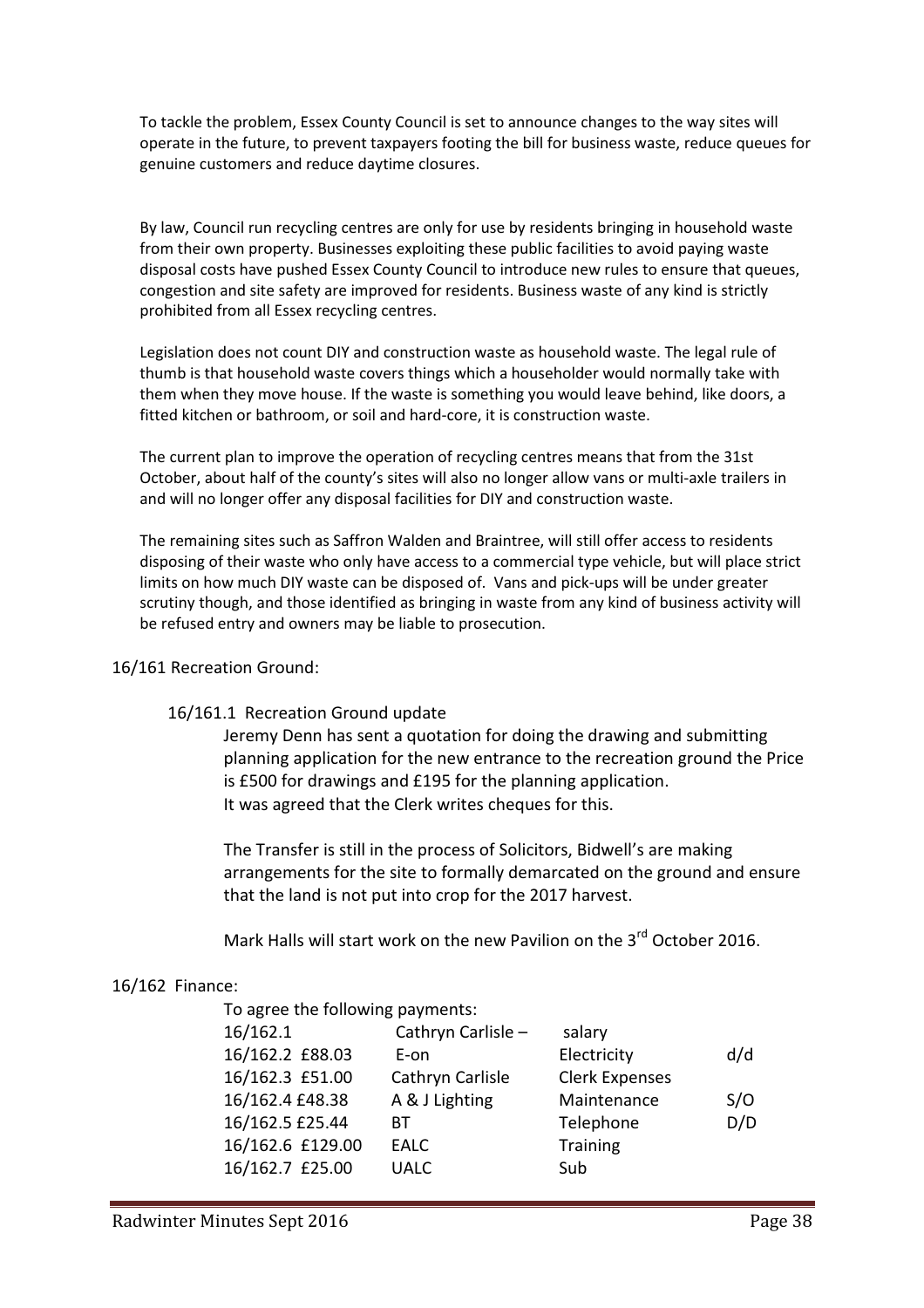16/162.8 £480.00 PKF Littlejohn Audit Payments were approved by all members of the council present. Cllr Fitch checked the invoices prior to the meeting

 16/162.9 Monthly Budget and Bank Reconciliation Cllr Fitch asked for a breakdown on what had been paid out to the recreation Ground Committee and what the actual reserves where. The Clerk to get that out to Councillors in the next few days.

16/162.10 Bank Account

The Building Society Account has now been sorted so that The Clerk can speak to the Building Society about the accounts.

- 16/163 Recent Planning Applications:
	- 16/163.1 UTT/16/2326/LB Proposed replacement window to gable end (amendment to previously approved application UTT/16/0599/LB 2 Bendysh Hall Barn Ashdon Road Radwinter. Recommend Approval
	- 16/163.2 UTT/16/2359/FUL Erection of detached annexe for landlord Accommodation The Plough Sampford Road Radwinter Recommend Refusal
	- 16/163.4 UTT/16/2434LB Internal and external alterations to entrance lobby to create level access threshold. The Grange Water Lane Radwinter Recommend Approval
	- 16/163.5 Planning Results

### 16/163.2 New Development of East View

 The Limes is just the development name, the road name will be Gillon Way At the last meeting Cllrs mention that work was being carried out on a Saturday, The Clerk emailed the developers and they've spoken with site & they have assured me that as per the Uttlesford District Council Environmental Code of Development Practice, there were no works outside the hours of 7.30am -1pm. On a Saturday.

 Also with regard to the Salt Bin it has been temporarily moved while some works are carried out in that area, it will be returned as soon as possible and before any bad weather when it may be needed.

The developers have installed some new street lighting on Walden Road as part of our Section 278 works.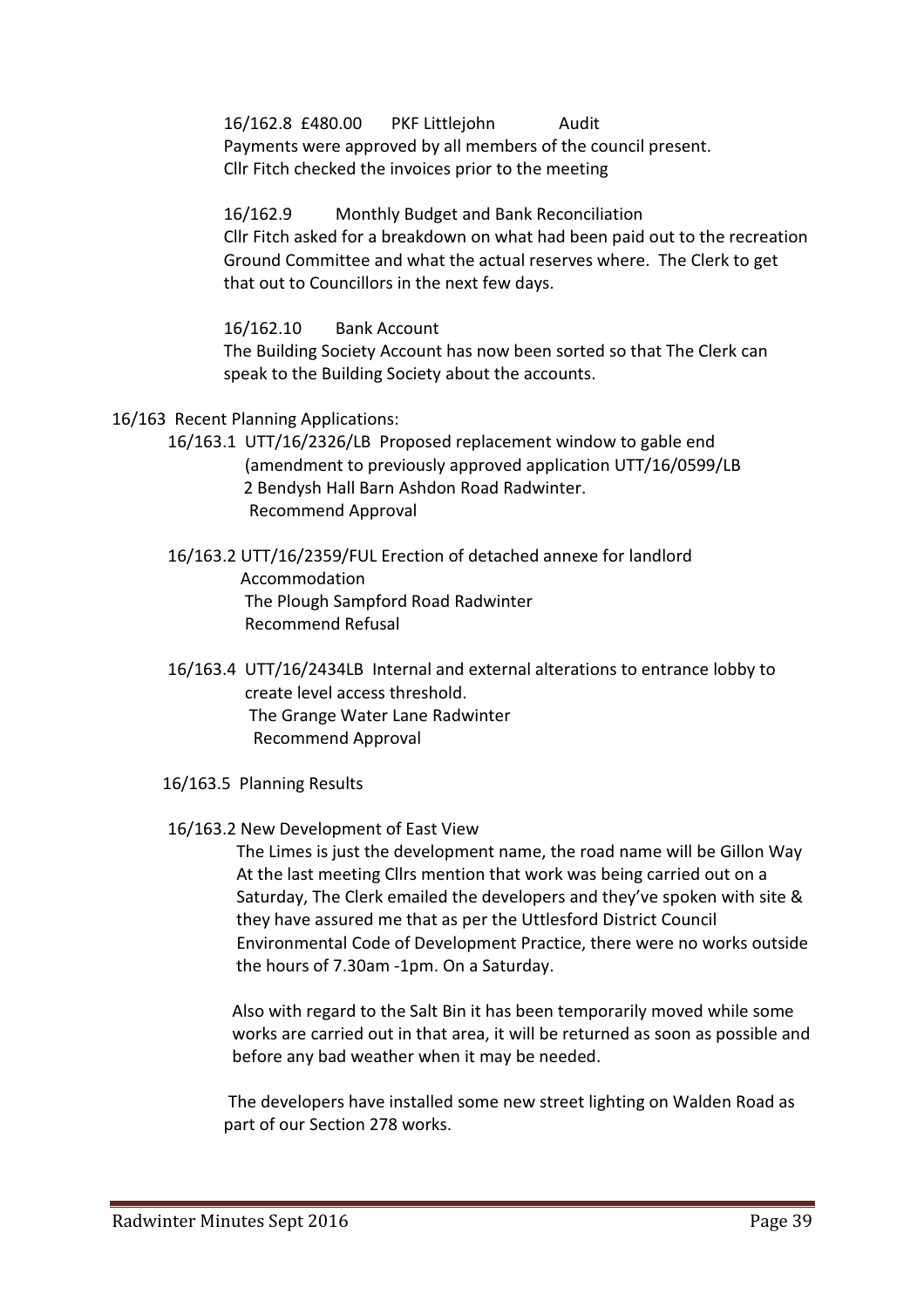They have accepted the quote from UK Power networks (copy attached) to carry out the works to connect & energise the lights but in order for them to do this they need some information from the Parish Council to connect them to the unmetered supply for the village. They have mostly completed the form they just need the PC to complete the Unmetered supplies certificate number & MPAN number at the top of the form, Customer Name, address & contact details & return it to Enterprise to submit to UKPN to enable the connection.

The Parish Council had some concerns who said that the PC would take on the 5 light we only had 2 before, where does the money come from to insurance/run and maintain the lights. Cllr Fitch asked of the clerk could find out if the 105w was each light or between the 5 lights.

### 16/164 Highways:

The Clerk had report that the light in the middle of the road has been broken for many months, it is going to be repaired.

## 16/165 Stocking Green update

Nothing to report just some tidying up being done.

16/166 Reports from Councillors with matters affecting the village

## 16/167 Village Furniture

The Clerk to send job list to Cllr Halls

### 16/168 Neighbourhood Plan

Neighbourhood Plan meeting was held on  $12<sup>th</sup>$  September, quite a lot of people turned up. We have one person who's interested in helping. The plan needs to be driven independently from the Parish Council. Cllr Fitch will put an advert in the Ambo next time. The Clerk explained that at one of her other councils are one step ahead, so she will send a copy of what's happening next, so that Councillors can have an insight.

# 16/169 Where Water Flow

4 people are now trained up to look at all the waterways ditches culverts etc. they have to go round and mark on a map whether its blocked/flowing/overgrown etc. then an engineer comes along and looks to see what needs to be done he then reports this to the Landowners if something does get down they can be prosecuted.

Cllr Davidson said he was unable to make the training due to other commitments and would like to help.

### 16/170 Other updates

16/171 Date of next Meeting 31st October 2016